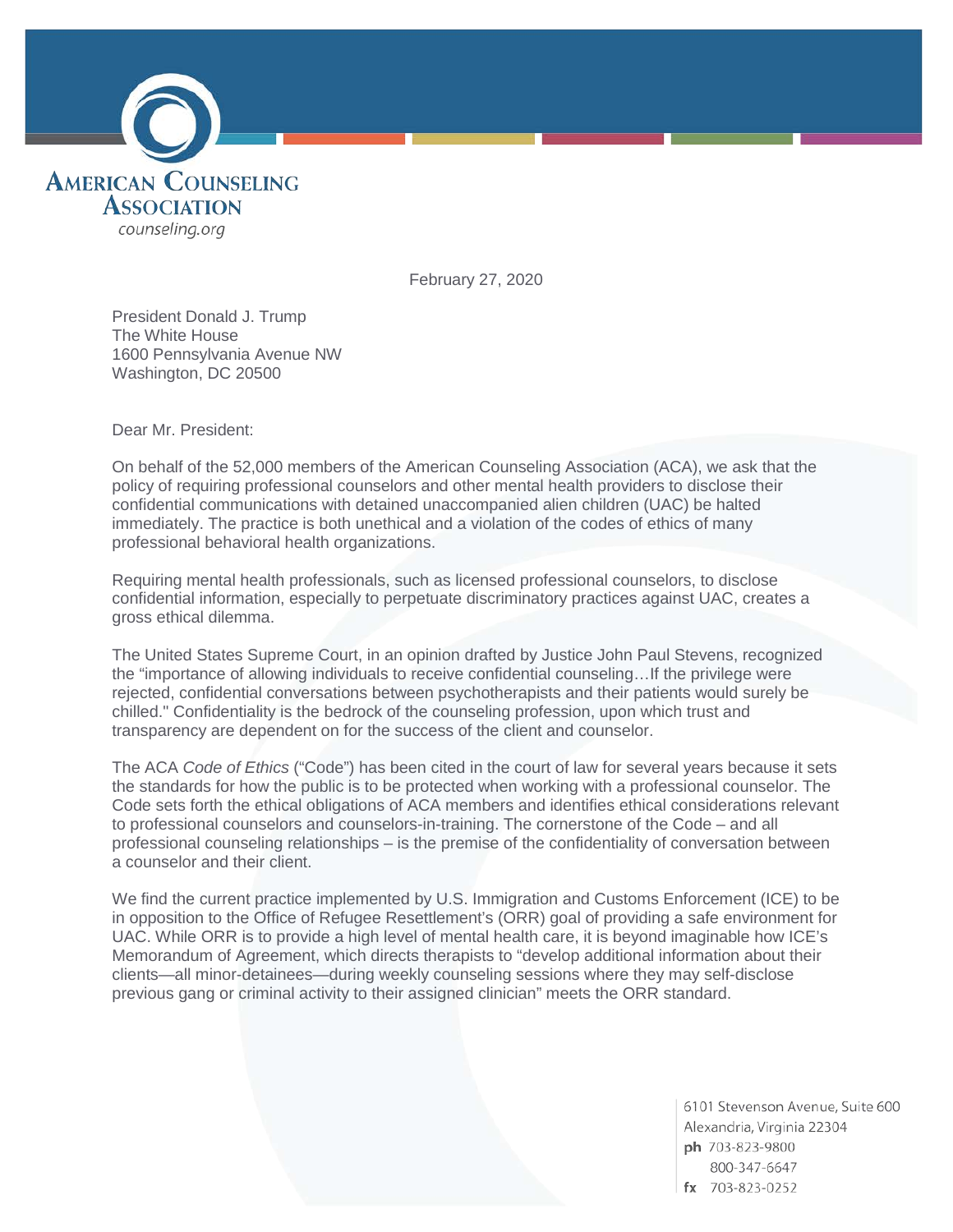The following outlines ACA's ethical concerns with the Memorandum of Agreement as it pertains to the White House, Office of Refugee Resettlement (ORR), and Department of Homeland Security (DHS):

## White House

Executive Order No. 13768, "Enhancing Public Safety in the Interior of the United States," in part states that:

"Agencies shall, to the extent consistent with applicable law, ensure that their privacy policies exclude persons who are not United States citizens or lawful permanent residents from the protections of the Privacy Act regarding personally identifiable information…"

This is unconscionable and has been challenged on its constitutionality. The ACA *Code of Ethics* requires that counselors keep "personally identifiable information" confidential unless there is an articulated exception through the Code or law.

There is much to be said about trust during the development of a counselor-client relationship. Professional counselors facilitate the growth, and promote the welfare, of the client. Establishing trust and building rapport is imperative when developing an effective treatment plan for clients. Counselors cannot ethically promote the welfare and development of a trusting relationship with clients if they are not allowed to ensure that information remains private. Distrust between a counselor and client will ultimately unravel, set back, and/or reverse any success in treating a client.

This is well documented in the counselor's notes shared with ICE regarding asylum-seeker Kevin Euceda in a recent Washington Post article. The article shared in part that, after being transferred to a medium-high security detention center because of what he thought he had shared in confidentiality during his weekly counseling session: "Determined not to make any more disclosures as he waited for the appeals board to rule, Kevin went days without speaking with anyone."

## ORR

ORR has the responsibility of the custody and care of unaccompanied immigrant minors and, thereby, acts as the legal guardian for the purposes of providing informed consent. Currently, therapists inform UACs that the information shared during the weekly counseling sessions is confidential. Regrettably, this is not the case. ORR provides informed consent as the legal guardian and then releases generally held confidential information discussed in therapy via the Unaccompanied Alien Children (UAC) Portal that is then released to ICE, which also includes ICE attorneys. ORR is also responsible for communicating and ensuring that unaccompanied minors are aware of their following rights:

- 1. Their ability to exercise autonomy and decide to not participate in the therapeutic setting;
- 2. If the Privacy Act and confidentiality is not applicable to them, what information will be shared from therapy, for what purpose, and with whom prior to engaging in therapy and continuously thereafter; and,
- 3. Disclosing minimal information necessary to avoid causing harm to clients.